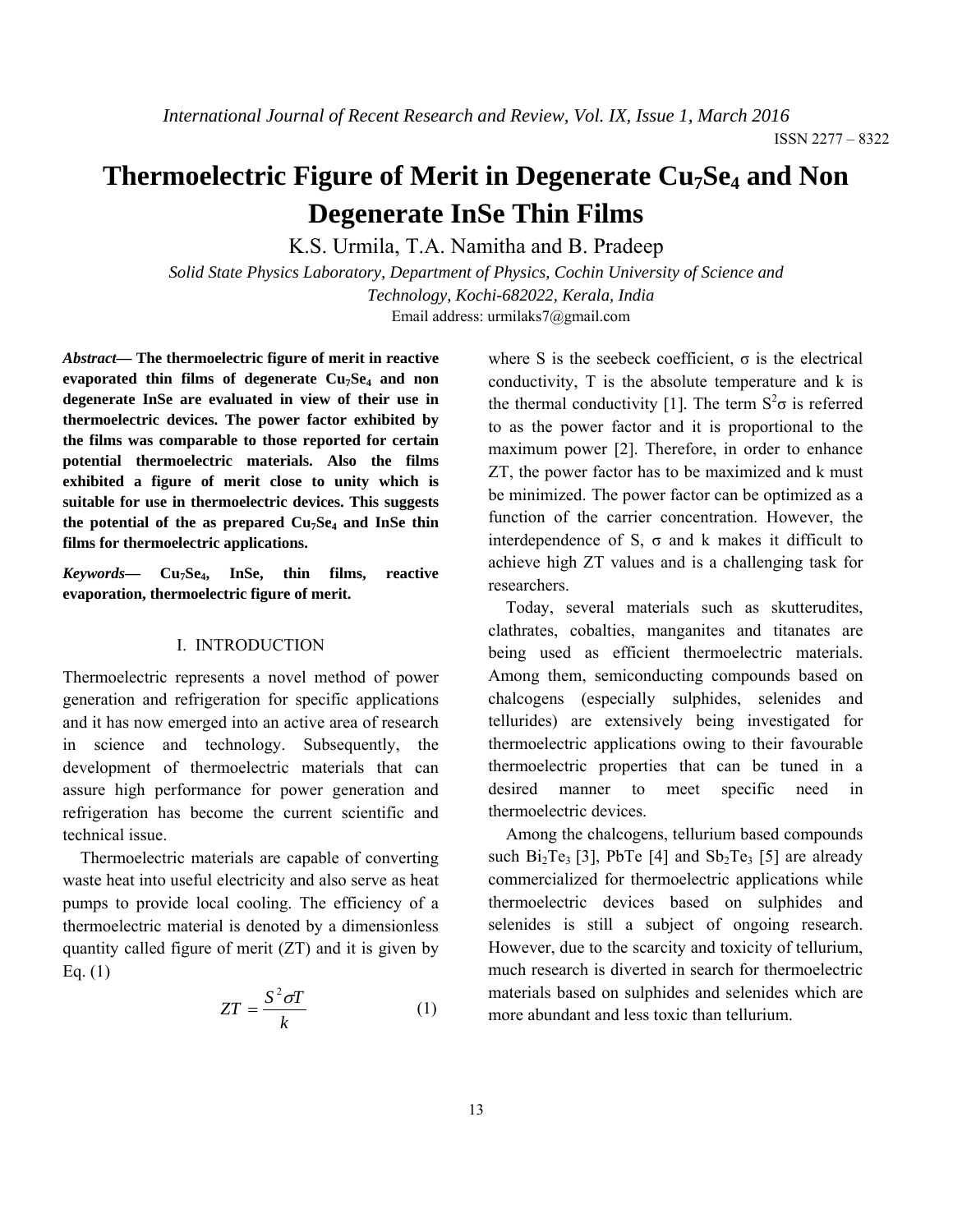Hence the present work, evaluates the thermoelectric power factor and figure of merit in compound semiconducting thin films based on selenides, namely;  $Cu<sub>7</sub>Se<sub>4</sub>$  and InSe. The as prepared  $Cu<sub>7</sub>Se<sub>4</sub>$  is a p-type degenerate semiconductor and InSe is a p-type non degenerate semiconductor.

# II. EXPERIMENTAL DETAILS

 $Cu<sub>7</sub>Se<sub>4</sub>$  and InSe thin films were prepared by reactive evaporation, a variant of Gunther's three temperature method [6]. The experimental details, optimized deposition conditions, structural analysis using X-ray diffraction (XRD) and compositional analysis using energy dispersive analysis of X-rays (EDAX) of  $Cu<sub>7</sub>Se<sub>4</sub>$  and InSe thin films has been described in reference [7] and [8] respectively.

The electrical conductivity of the film was measured at a constant voltage in the temperature range 300–425K by DC four probe method. The details of thermal conductivity and thermoelectric power measurement setup in the temperature range 300–425K are given in the reference [9]. The measurement of electrical conductivity and thermoelectric power was also carried out at low temperatures in the range 4-300K using liquid helium as the coolant. The details of the experimental setup and procedure are given in the reference [10]. The thermal conductivity of the film in the temperature range 4-300 K is measured using the experimental setup described in the reference [11]. Silver paste was applied at the ends of the film for ohmic contact.

## III. RESULTS AND DISCUSSION

# *A. Determination of power factor in the temperature range 300-425K*

Being a degenerate semiconductor,  $Cu<sub>7</sub>Se<sub>4</sub>$  possess a very high carrier concentration  $\approx 8 \times 10^{21}$ cm<sup>-3</sup> [7]. Due to the degenerate nature, the seebeck coefficient (S) observed in Cu<sub>7</sub>Se<sub>4</sub> was very low  $\approx 6\mu$ VK<sup>-1</sup> at 300K, just like that of metals [7]. However the electrical conductivity (σ) exhibited by the film was high  $\approx$ 

10<sup>3</sup>Scm<sup>-1</sup> which is well within the optimum range of materials for thermoelectric applications [12]. The variation of S and  $\sigma$  with temperature of Cu<sub>7</sub>Se<sub>4</sub> thin film is depicted in Fig. 1 and Fig. 2 respectively. The increase in S with temperature validates the degenerate semiconducting nature of the as prepared  $Cu<sub>7</sub>Se<sub>4</sub>$  thin film.



Fig. 1 Variation of S with temperature of  $Cu<sub>7</sub>Se<sub>4</sub>$  film



Fig. 2 Variation of  $\sigma$  with temperature of Cu<sub>7</sub>Se<sub>4</sub> film

The variation of power factor  $(S^2\sigma)$  with temperature is shown in Fig. 3.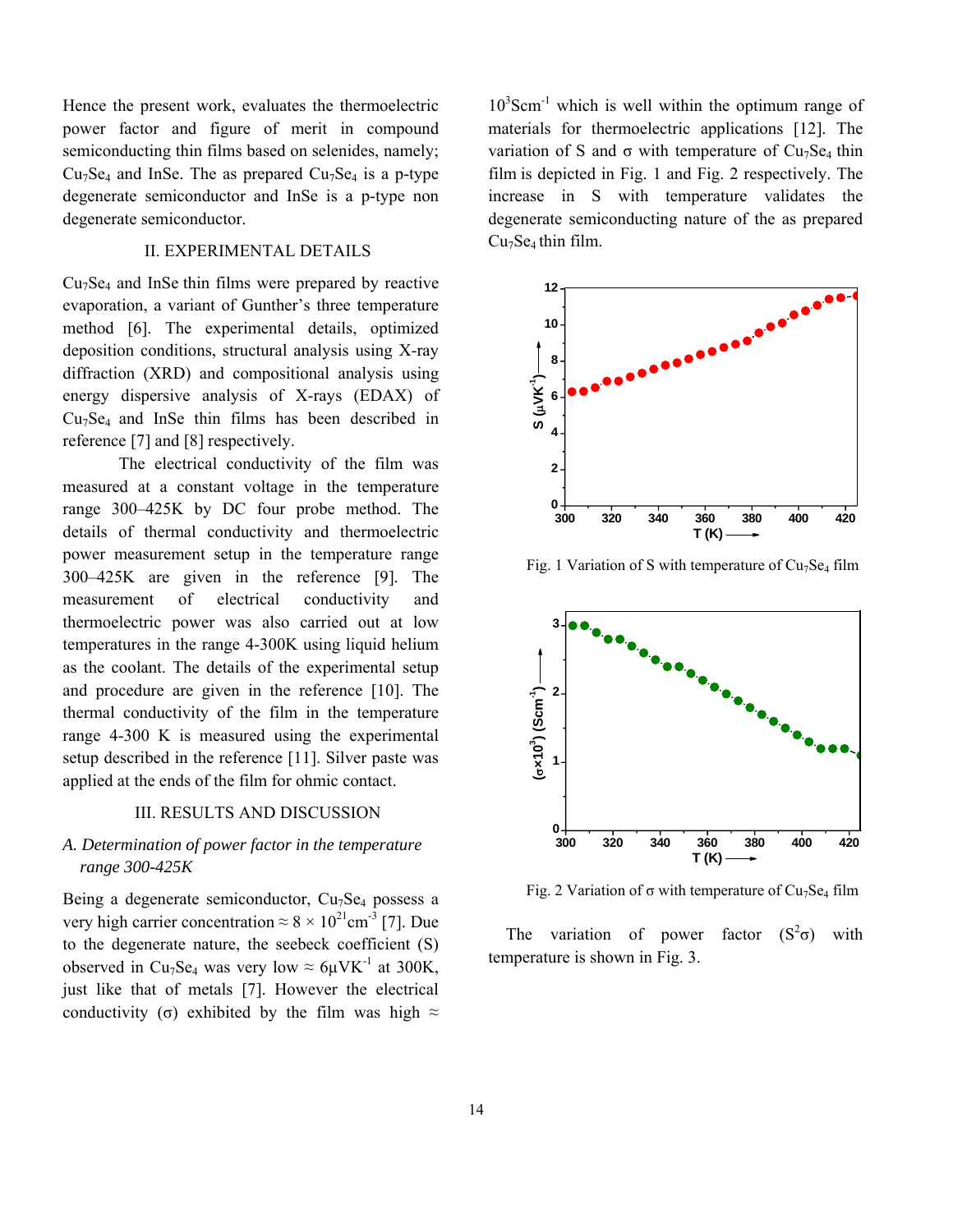

Fig. 3 Variation of  $S^2\sigma$  with temperature of Cu<sub>7</sub>Se<sub>4</sub> film

As observed from Fig. 3, the power factor of the film was  $\approx 10^{-5}$ Wm<sup>-1</sup>K<sup>-2</sup> with a room temperature value  $\approx$  $1.2x10^{-5}Wm^{-1}K^{-2}$ . This is rather low compared to the useful range ( $\approx 10^{-3} - 10^{-5}$ Wm<sup>-1</sup>K<sup>-2</sup>) for applications in thermoelectric devices. But the observed values are close to those reported for certain potential thermoelectric materials such as  $Bi<sub>2</sub>Te<sub>3</sub>$  based composite thin films ( $\approx 3.2 \times 10^{-5}$ Wm<sup>-1</sup>K<sup>-2</sup>) [13], Bi<sub>2</sub>Se<sub>3</sub> nanostructures  $(\approx 2.8 \times 10^{-5} \text{W} \text{m}^{-1} \text{K}^{-2})$  [14] and  $CuAl_{1-x}Ca_xO_2$  (≈ 7.8x10<sup>-5</sup>Wm<sup>-1</sup>K<sup>-2</sup>) [15] that are recently being developed. Since  $Cu<sub>7</sub>Se<sub>4</sub>$  possess high  $\sigma$ suitable for thermoelectric devices, an increase in S will enhance  $S^2 \sigma$ . This suggests the potential of  $Cu<sub>7</sub>Se<sub>4</sub>$  and hence that of degenerate semiconductors for thermoelectric applications, on further work.

On the other hand, the as deposited InSe thin film was found to possess a carrier concentration  $\approx$  $9.8 \times 10^{16}$ cm<sup>-3</sup> [8] which is very much less than the calculated value of density of states  $\approx 5.7 \times 10^{17}$ cm<sup>-3</sup>, suggesting the non degenerate nature of the film.

Being a non degenerate semiconductor, InSe exhibits a high value of  $S \approx 198 \mu V K^{-1}$  at 300K, which is well within the optimum range of materials for thermoelectric applications [12]. However  $\sigma$  of the film was low  $\approx 0.21$ Scm<sup>-1</sup> at 300K because of its non degenerate semiconducting nature. The variation of S

and  $\sigma$  with temperature of InSe thin film is depicted in Fig. 4 and Fig. 5 respectively. As observed from Fig. 4, the decrease in seebeck coefficient with temperature confirms the non degenerate semiconducting nature of the as prepared InSe thin film.



Fig. 4 Variation of S with temperature of InSe film



Fig. 5 Variation of  $\sigma$  with temperature of InSe film

The variation of  $S^2\sigma$  with temperature is shown in Fig. 6.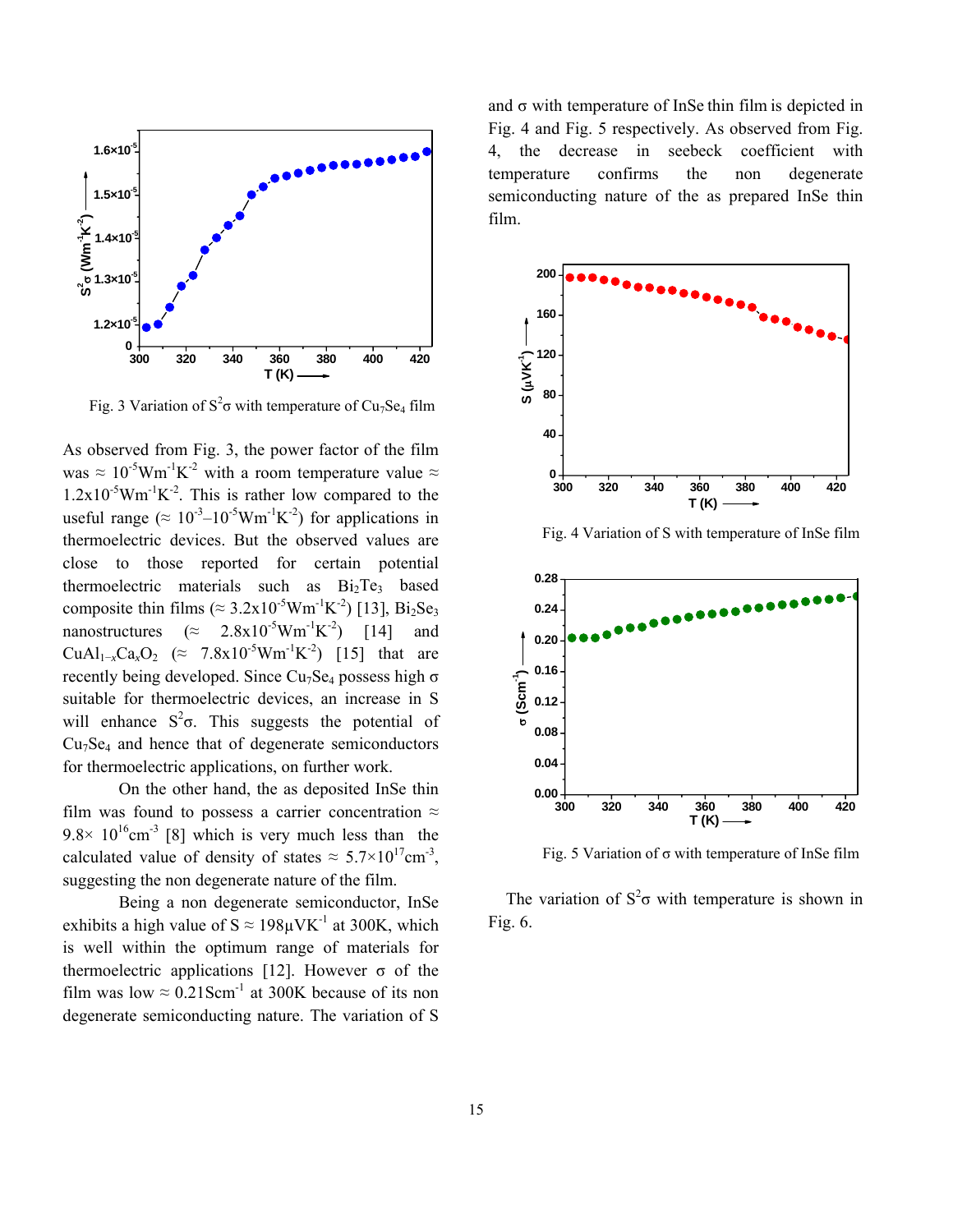

Fig. 6 Variation of  $S^2\sigma$  with temperature of InSe film

The  $S^2\sigma$  of the film was low and was of the order of  $10^{-7}$ Wm<sup>-1</sup>K<sup>-2</sup>, but comparable to certain materials such as rutile TiO<sub>2</sub> [16], organic conducting polymers [17] and perovskite–type Co doped  $BaSnO<sub>3</sub>$  [18] that are currently being investigated for their thermoelectric properties. The reasonably high value of S observed in InSe shows its potential for use in thermoelectric devices on further enhancement of σ and hence  $S^2$ σ, as a function of carrier concentration through doping and nano structuring [19].

# *B. Determination of power factor in the temperature range 4-300K*

The variation of S with temperature of  $Cu<sub>7</sub>Se<sub>4</sub>$  in the temperature range 4-300K has been described elsewhere [7]. The variation of  $\sigma$  and  $S^2 \sigma$  of Cu<sub>7</sub>Se<sub>4</sub> thin film in the temperature range 4-300K is shown in Fig. 7 and Fig. 8 respectively. The value of  $\sigma$  was high  $\approx 10^3$ Scm<sup>-1</sup>, due to the degenerate nature.



Fig. 7 Variation of  $\sigma$  with temperature of Cu<sub>7</sub>Se<sub>4</sub> film



Fig. 8 Variation of  $S^2\sigma$  with temperature of Cu<sub>7</sub>Se<sub>4</sub> film

As seen from Fig. 8, the power factor of the film was in the range  $10^{-5}$ -10<sup>-6</sup>Wm<sup>-1</sup>K<sup>-2</sup>, which agree to those reported for good thermoelectric materials such as ZnO  $[20]$ ,  $TiO<sub>2</sub>$  ceramics  $[21]$  and La doped  $BaSnO<sub>3</sub>[22]$ . This indicates the possible use of  $Cu<sub>7</sub>Se<sub>4</sub>$ thin films also for low temperature thermoelectric applications on further enhancement of power factor.

On the other hand, InSe thin films exhibited high value of  $S \approx 2626 \mu V K^{-1}$  at 38K, typical values of efficient materials used for thermoelectric applications [8]. The variation of S in temperature range 4-300K has been described elsewhere [8]. The variation of σ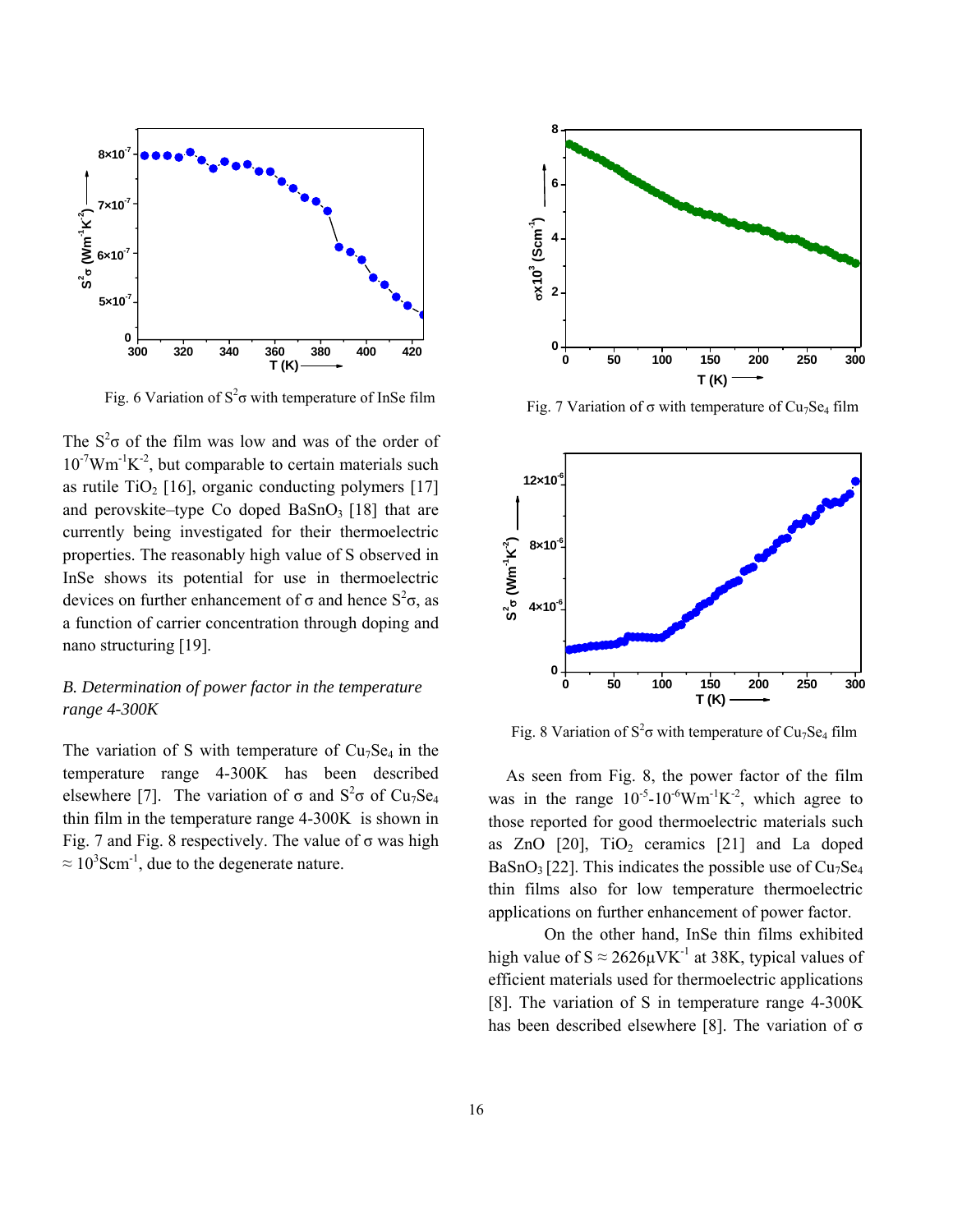and  $S^2\sigma$  of InSe thin film is shown in Fig. 9 and Fig. 10 respectively.



Fig. 9 Variation of σ with temperature of InSe film



Fig. 10 Variation of  $S^2\sigma$  with temperature of InSe film

As observed from Fig 10, the value of  $S^2\sigma$  varies from  $10^{-4}$  to  $10^{-7}$  Wm<sup>-1</sup>K<sup>-2</sup> with a maximum  $\approx 1.1x10^{-7}$  $4$ Wm<sup>-1</sup>K<sup>-2</sup> at 38K, approaching the optimum range (10<sup>-4</sup>)  $3$ Wm<sup>-1</sup>K<sup>-2</sup>) for applications in thermoelectric devices [23]. A similar power factor has been reported for  $Ca<sub>3-x</sub>Cu<sub>x</sub>Co<sub>4</sub>O<sub>9</sub>$  ceramics [24], Li and Na doped NiO compacts [25] and Bi substituted  $Ca_3Co_4O_9$  ceramics [26]. This confirms the promising property of InSe for low temperature thermoelectric devices.

# *C. Determination of thermal conductivity and figure of merit in the temperature range 4-425K*

The thermal conductivity (k) of the as prepared  $Cu<sub>7</sub>Se<sub>4</sub>$  and InSe thin films is measured and is shown in Fig. 11 and Fig. 12 respectively.



Fig. 11 Variation of k with temperature of  $Cu<sub>7</sub>Se<sub>4</sub>$  film



Fig. 12 Variation of k with temperature of InSe film

The thermal conductivity of  $Cu<sub>7</sub>Se<sub>4</sub>$  was found to vary from  $0.0068$  to  $0.0051$ Wm<sup>-1</sup>K<sup>-1</sup> and that of InSe was found to vary from  $0.0043$  to  $0.008$ Wm<sup>-1</sup>K<sup>-1</sup>. These values of k are reasonably good enough to yield high figure of merit (ZT) or efficiency for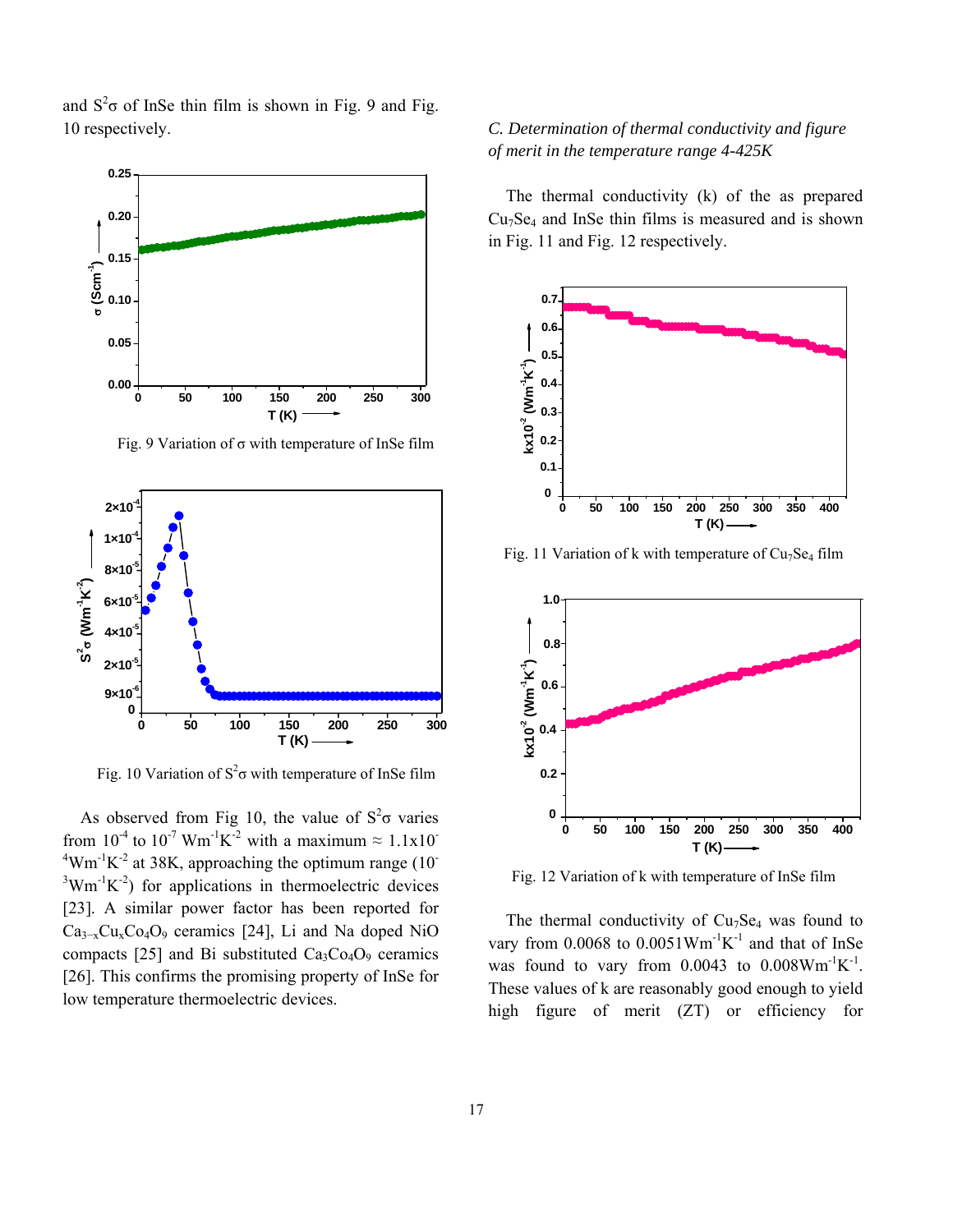thermoelectric applications. The ZT observed in  $Cu<sub>7</sub>Se<sub>4</sub>$  and InSe thin films are depicted in Fig. 13 and Fig. 14 respectively.

In the temperature range 4-425K, the ZT of  $Cu<sub>7</sub>Se<sub>4</sub>$ varied from 0.008 to 1.3 with a maximum  $ZT \approx 1.3$  at 425 K. The ZT values of InSe varied from 0.02 to 0.97 with a maximum  $ZT \approx 0.97$  at 38K.



Fig. 13 Variation of ZT with temperature of  $Cu<sub>7</sub>Se<sub>4</sub>$  film



Fig. 14 Variation of ZT with temperature of InSe film

The observed values of ZT are higher than those reported for certain emerging potential thermoelectric materials such as  $Bi<sub>2</sub>Se<sub>3</sub>$  [14]. Materials with  $ZT \ge 1$ are found to be efficient candidates for use in thermoelectric devices [12]. Hence the as prepared Cu<sub>7</sub>Se<sub>4</sub> thin film with  $ZT \approx 1$  at 425K can be

considered as a potential candidate for high temperature thermoelectric applications whereas InSe thin film with  $ZT \approx 0.97$  at 38K can be regarded as a promising material for cryogenic thermoelectric applications.

#### IV. CONCLUSIONS

Thin films of  $Cu<sub>7</sub>Se<sub>4</sub>$  and InSe were prepared by reactive evaporation and their figure of merit is evaluated in view of their use in thermoelectric devices. The degenerate  $Cu<sub>7</sub>Se<sub>4</sub>$  thin films exhibit high value of  $\sigma \approx 10^3$  Scm<sup>-1</sup> and ZT  $\approx 1.3$  at 425K optimum for high temperature thermoelectric applications. The non degenerate InSe thin films demonstrate high value of  $S \approx 2626 \mu V K^{-1}$  and  $ZT \approx 0.97$  at 38K, indicating its potential for cryogenic thermoelectric applications. Thus the evaluation of ZT of the as prepared  $Cu<sub>7</sub>Se<sub>4</sub>$ and InSe thin films reveals their promising property for thermoelectric applications. These materials demand further research on the optimization of ZT to enhance their thermoelectric efficiency to a larger extent suitable for use in thermoelectric devices.

## V. ACKNOWLEDGEMENTS

K.S Urmila would like to thank University Grants Commission (UGC), Government of India for financial assistance in the form of Research Fellowship in Science for Meritorious Students (RFSMS). Thanks are also due to Dr. G.S. Okram and Dr. R.R. Rawatt of UGC-DAE Consortium for Scientific Research, Indore, India, for extending TEP and conductivity measurement facilities.

### VI REFERENCES

- [1] P. Pichanusakorn and P.R. Bandaru, "Minimum length scales for enhancement of the power factor in thermoelectric nanostructures," *J. Appl. Physics.*, vol. 107, pp. 074304 1-4, Apr. 2010.
- [2] K.S. Urmila, T.A. Namitha, and B. Pradeep, "Analysis of structural parameters and low temperature electrical conductivity and thermoelectric power in slightly Cu rich p-type CuInSe2 thin films," *Int. J. Recent. Res. Rev*., vol. 8,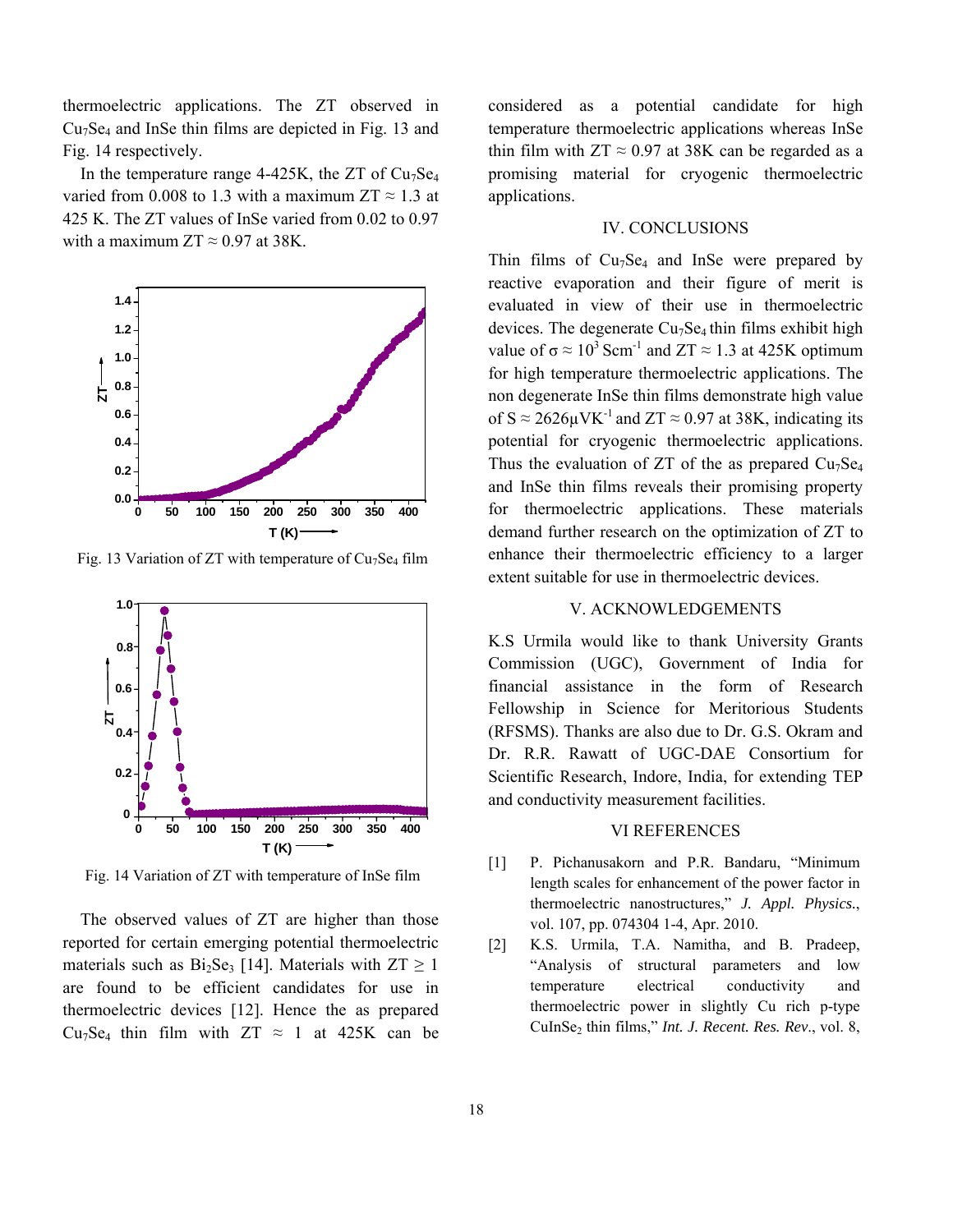pp. 1-6, Dec. 2015.

- [3] O. Yamashita, S. Tomiyoshi, and K. Makita, "Bismuth telluride compounds with high thermoelectric figures of merit," *J. Appl. Phys*., vol. 93, pp. 368-374, Jan. 2003.
- [4] Z.D. Dughaish, "Lead telluride as a thermoelectric material for thermoelectric power generation," *Physica.B*., vol. 322, pp. 205-223, Sep. 2002.
- [5] B. Fang, Z. Zeng, X. Yan, and Z. Hu, " Effects of annealing on thermoelectric properties of  $Sb<sub>2</sub>Te<sub>3</sub>$ thin films prepared by radio frequency magnetron sputtering," *J. Mater. Sci. Mater. Electron*., vol. 24, pp. 1105-1111, Apr. 2013.
- [6] K. G. Gunther, *The Use of Thin Films in Physical Investigations,* 1st ed., J. C. Anderson, Ed. London: Academic press, 1966.
- [7] K.S. Urmila, T. A. Namitha, R.R. Philip, V. Ganesan, G.S. Okram, and B. Pradeep, "Structural, optical, electrical and low temperature thermoelectric properties of degenerate polycrystalline Cu7Se4 thin films", *Phys. Status Solidi B*., vol. 251, pp. 689-696, Mar. 2014.
- [8] K.S. Urmila, T.A. Namitha, R.R. Philip, and B. Pradeep, "Optical and low temperature thermoelectric properties of phase pure p-type InSe thin films," *Appl. Phys. A*., vol. 120, pp. 675-681, Aug. 2015.
- [9] T. Dasgupta and A.M. Umarji, "Apparatus to measure high temperature thermal conductivity and thermoelectric power of small specimens," *Rev. Sci. Instrum*., vol. 76, pp. 094901 1-5, Aug. 2005.
- [10] A. Soni and G.S. Okram, "Resistivity and thermopower measurement setups in the temperature range of 5-325K," *Rev. Sci. Instrum*., vol. 79, pp. 125103 1-4, Dec. 2008.
- [11] V.P.S. Awana, A. Vajpayee, M. Mudgel, V. Ganesan, A.M. Awasthi, G.L. Bhalla, and H. Kishan, "Physical property characterization of bulk MgB2 superconductor," *Eur. Phys. J. B*., vol. 62, pp. 281-294, Apr. 2008.
- [12] T.M. Tritt and M.A. Subramanian, "Thermoelectric materials, phenomena and applications: A bird's eyeview,"*Mat. Res. Bulletin*., vol. 31, pp. 188-198, Mar. 2006.
- [13] Y. Du, K.F. Cai, S. Chen, P. Cizek, and T. Lin, "Facile preparation and thermoelectric properties of

Bi<sub>2</sub>Te<sub>3</sub> based alloy nanosheet/PEDOT:PSS composite films," *American. Chem. Soc. Appl. Mater. Interfaces*., vol. 6, pp. 5735-5743, Apr. 2014.

- [14] K. Kadel, L. Kumari, W.Z. Li, J.Y. Huang, and P.P. Provencio, "Synthesis and thermoelectric properties of Bi<sub>2</sub>Se<sub>3</sub> nanostructures," *Nanoscale. Res. Lett.*, vol 6, pp. 57-63, Oct. 2011.
- [15] K. Park, K.Y. Ko, and W.S. Seo, "Effect of partial substitution of Ca for Al on the microstructure and high temperature thermoelectric properties of CuAlO2," *Mater. Sci. Eng. B*., vol. 129, pp. 1-7, Apr. 2006.
- [16] Y.C. Lai, H.J. Tsai, C.I. Hung, H. Fujishiro, T. Naito, and W.K. Hsu, " Carbon nanotubes enhanced seebeck coefficient and power factor of rutile  $TiO<sub>2</sub>$ ," *Phys. Chem. Chem. Phys*., vol. 17, pp. 8120-8124, Feb. 2015.
- [17] O. Bubnova and X. Crispin, "Towards polymer based organic thermoelectric generators," *Energy. Environ. Sci*., vol. 5, pp. 9345-9362, Oct. 2012.
- [18] M. Yasukawa, Y. Hamada, T. Kono, K. Ueda, H. Yanagi, S.W. Kim, and H. Hosono, "Thermoelectric properties of  $p$ -type  $BaSnO<sub>3</sub>$  ceramics doped with cobalt," *J. Jpn. Soc. Powder. Metallurgy.*, vol. 58, pp. 149-154, Mar. 2011.
- [19] H.C. Chang, C.H. Chen, and Y.K. Kuo, "Great enhancements in the thermoelectric power factor of BiSbTe nanostructured films with well ordered interfaces," *Nanoscale*., vol. 5, pp. 7017-7025, May. 2013.
- [20] K. Mahmood, M. Asghar, A. Ali, M.A. U. Nabi, M.I. Arshad, N. Amin, and M.A. Hasan, "Enhancment of thermoelectric properties of MBE grown un doped ZnO by thermal annealing," *Adv. Energy. Res*., vol. 3, pp. 117-124, June. 2015.
- [21] K. Rubenis, V. Teteris, J. Locs, J. Barloti, and L.B. Cimdina, "The influence of air and subsequent vacuum thermal treatment on the thermoelectric properties of extruded TiO<sub>2</sub> ceramics," *Mater. Sci. Appl. Chem*., vol. 28, pp. 34-38, June. 2013.
- [22] M. Yasukawa, K. Ikeuchi, T. Kono, H. Yanagi, and H. Hosono, "Preparation of semiconductive La doped  $BaSnO<sub>3</sub>$  by a polymerized complex method and the thermoelectric properties," *J. Jpn. Soc. Powder Metallurgy*., vol. 54, pp. 639-644, Sep. 2007.